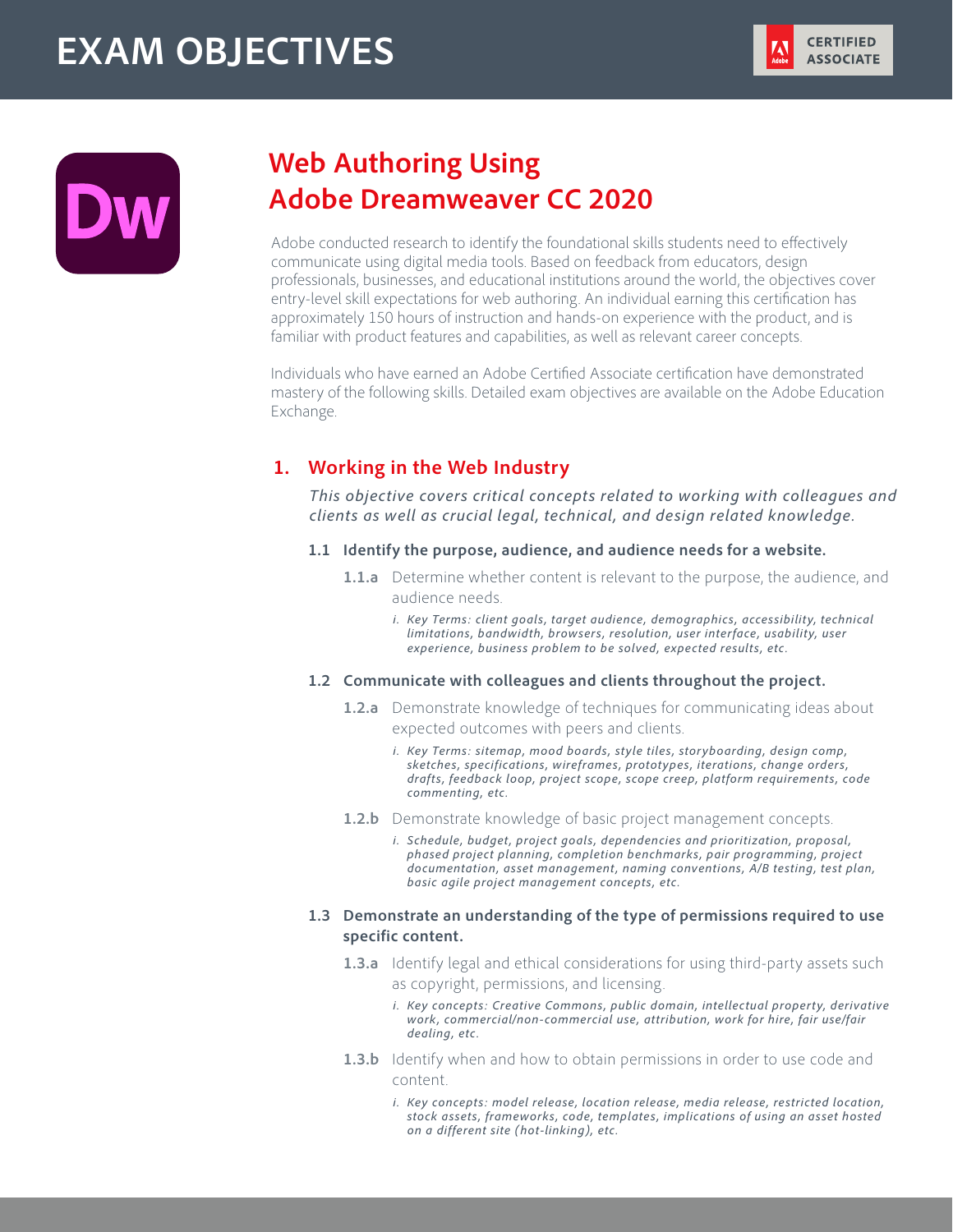# **1.4 Demonstrate an understanding of key technologies related to web design and development.**

- **1.4.a** Demonstrate fundamental knowledge of internet terminology.
	- *i. Key Terms: accessibility, absolute vs relative URL, site architecture, URL, web servers, TCP/IP, domain registration, DNS, web host, localhost, etc.*
- **1.4.b** Demonstrate fundamental knowledge of search engines and search engine optimization.
	- *i. Key Terms: SEO, keywords, metadata, alternate text, hierarchy, back links, best practices, indexing and crawling, sitemap, etc.*
- **1.4.c** Demonstrate fundamental knowledge of web security concepts.
	- *i. Key Concepts: Protocols (FTP/SFTP, HTTP/HTTPS, etc.), common malware types, firewalls, risk of linking to external content, DDOS, security needs, file permissions, spamming, CAPTCHA, etc.*
- **1.4.d** Demonstrate knowledge of key web development concepts.
	- *i. Key Concepts: use HTML for structure, use CSS for appearance; use JavaScript for behavior, server-side languages, frameworks, responsive vs adaptive web design, etc.*

# **1.5 Demonstrate knowledge of basic design principles and best practices employed in the industry.**

- **1.5.a** Communicate visually using user interface elements and design techniques.
	- *i. Key Concepts: symmetry, proximity, closure, continuity, balance, color theory, typography, grid system, hierarchy, etc.*
- **1.5.b** Identify user experience design techniques and practices.
	- *i. Key Concepts: usability, accessibility, consistency, user experience research, Hick's law, Fitt's law, discoverability, functionality, aesthetics, etc.*
- **1.5.c** Identify user interaction design techniques and practices.
	- *i. Key Concepts: navigation, mouse input, keyboard input, touch input, menus, controls, form elements, feedback (tooltips and validation), etc.*

# **2. Project Setup and Interface**

*This objective covers the interface setup and program settings that assist in an efficient and effective wokflow.* 

#### **2.1 Create a new site with the appropriate settings.**

- **2.1.a** Set appropriate options for defining a new site.
	- *i. Key Concepts: root folder, local/remote/testing sites, server technology, FTP settings, cloaking, version control, check-in/check-out process, GIT repositories, etc.*
- **2.1.b** Create a new page for specific project needs.

*i. Key Concepts: default page settings, starter templates, customizing templates for a site, DOCTYPE, document titles, frameworks, Bootstrap, etc.*

#### **2.2 Navigate, organize, and customize the application workspace.**

- **2.2.a** Identify and manipulate elements of the Dreamweaver interface.
	- *i. Key Concepts: Property Inspector, panels; Code view vs Design view vs Live view, toolbars, Status bar, etc.*
- **2.2.b** Organize and customize the workspace.
	- *i. Key Concepts: tabbed documents; showing, hiding, nesting, and docking panels; saving and resetting workspaces; shortcuts and menus; etc.*
- **2.2.c** Configure application preferences.
	- *i. Key Concepts: New Document, Code Hints, Fonts, Interface, Invisible Elements, File Types and Editing, Real-Time Preview, Extract, Site, Linting, etc.*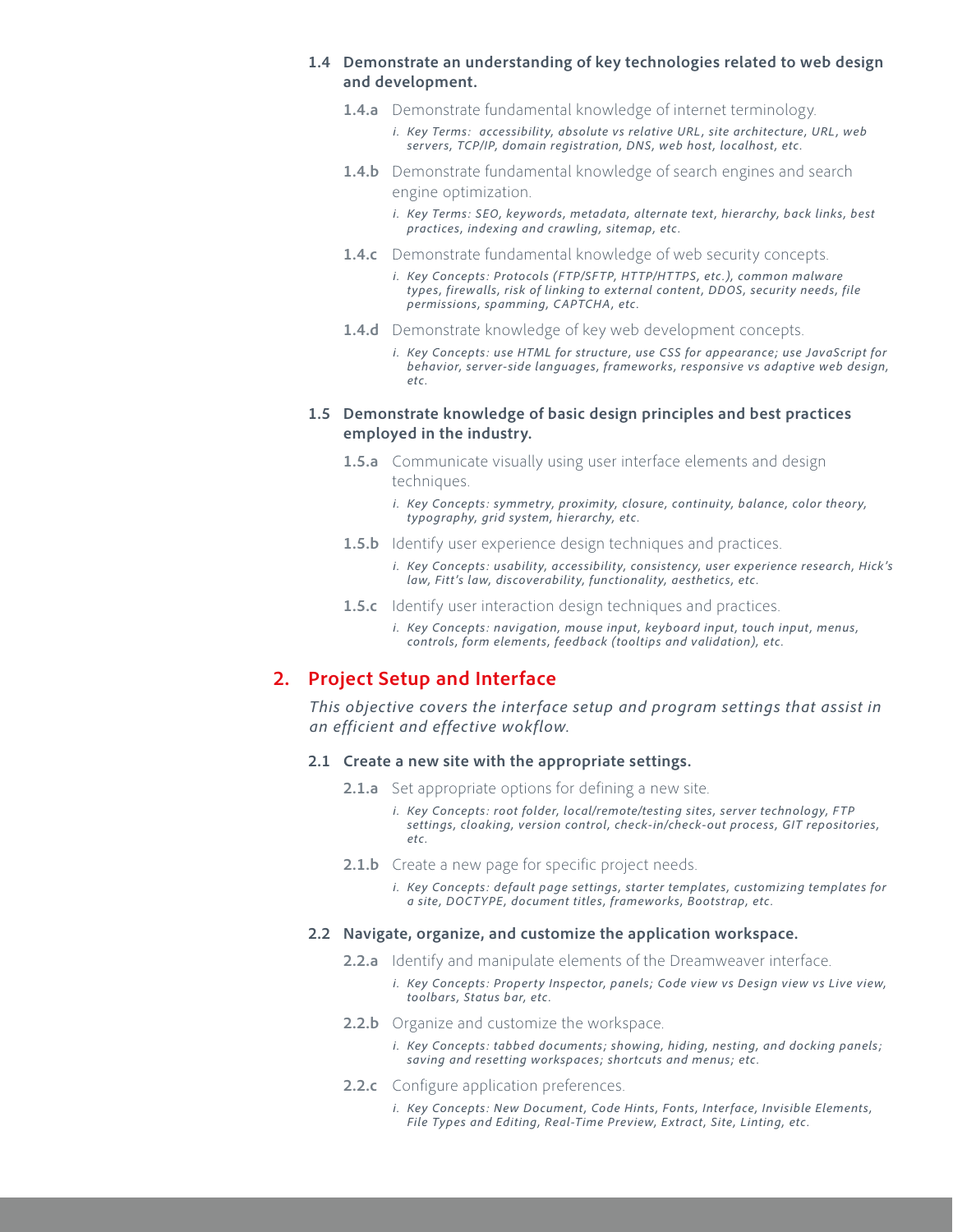#### **2.3 Use non-visible design tools in the interface to aid in project workflow.**

- **2.3.a** Configure content viewing options.
	- *i. Key Concepts: window size, magnification, orientation, real-time preview, etc.*
- **2.3.b** Navigate a site.
	- *i. Key Concepts: navigating folder directories, nested folders, etc.*

#### **2.4 Manage assets in a project.**

- **2.4.a** Add and organize assets.
	- *i. Key Concepts: Copying, pasting, moving, editing and deleting assets, including images, colors, URLs, scripts, snippets, and media using the Files panel, Assets panel and CC libraries, Extract assets from .psd, etc.*
- **2.4.b** Configure assets in a project.
	- *i. Key Concepts: compressing assets, setting permissions, managing local and remote files using the Files panel, etc.*

# **3. Organizing Content on a Page**

*This objective covers document structure and responsive design.* 

#### **3.1 Organize page structure.**

- **3.1.a** View, edit, and manage the structure of a page.
	- *i.* Key Concepts: DOM panel, DOM structure as it applies to element hierarchy *(header, footer, nav, body, script, article, span, div), properly nesting elements, etc.*

# **3.2 Apply responsive and adaptive design concepts.**

- **3.2.a** Design a web page that works well on multiple devices.
	- *i. Key Concepts: media queries, breakpoints, CSS measurement units, designing for multiple devices (different viewport sizes), Bootstrap framework templates, etc.*

# **4. Working with Code to Create and Modify Content**

*This objective covers core technologies used to create web content.*

#### **4.1 Organize and display content using HTML.**

- **4.1.a** Identify the appropriate use of <html>, <head>, <body>, and <div> tags.
- **4.1.b** Differentiate between block and inline elements.
- **4.1.c** Format content using headings, paragraphs, and lists.
	- *i. Key Elements: <h1> through <h6>, <p>, <ol>, <ul>, <li>, <em>, <strong>, <br>, <blockquote>, <span>, etc.*
- **4.1.d** Insert and manipulate images, video, and sound, and animation.
	- *i. Key Concepts: Inserting images, scaling images, adding alt text for accessibility and search engine optimization, inserting and configuring video and audio, etc.*
	- *ii. Key Elements: <img>, <video>, <audio>*
- **4.1.e** Create, manage, and edit hyperlinks.
	- *i. Key Concepts: Internal, external, absolute, relative, email, telephone, named anchors, target attribute, etc.*

# **4.2 Apply table and semantic elements to describe content.**

- **4.2.a** Display and organize information using tables.
	- *i. Key Elements: <table>, <tr>, <td>, <th>, <thead>, <tfoot>*
- **4.2.b** Display and organize information using other basic semantic elements. *i.* Key Elements: < article>, < aside>, < nav>, < section>, < footer>, < header>, < main>, *etc.*